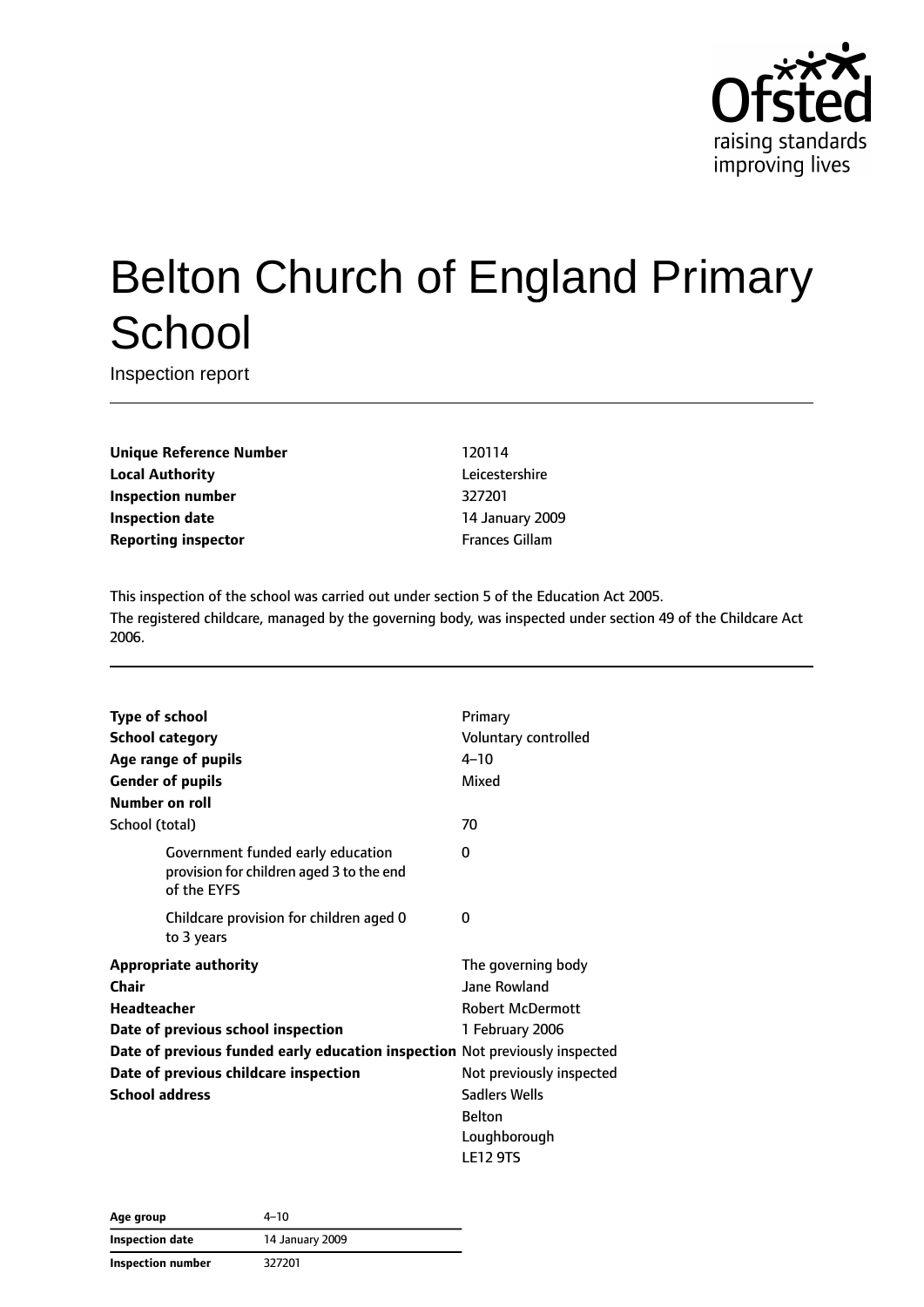**Telephone number** 01530 222304 **Fax number** 01530 222304

| Age group         | $4 - 10$        |
|-------------------|-----------------|
| Inspection date   | 14 January 2009 |
| Inspection number | 327201          |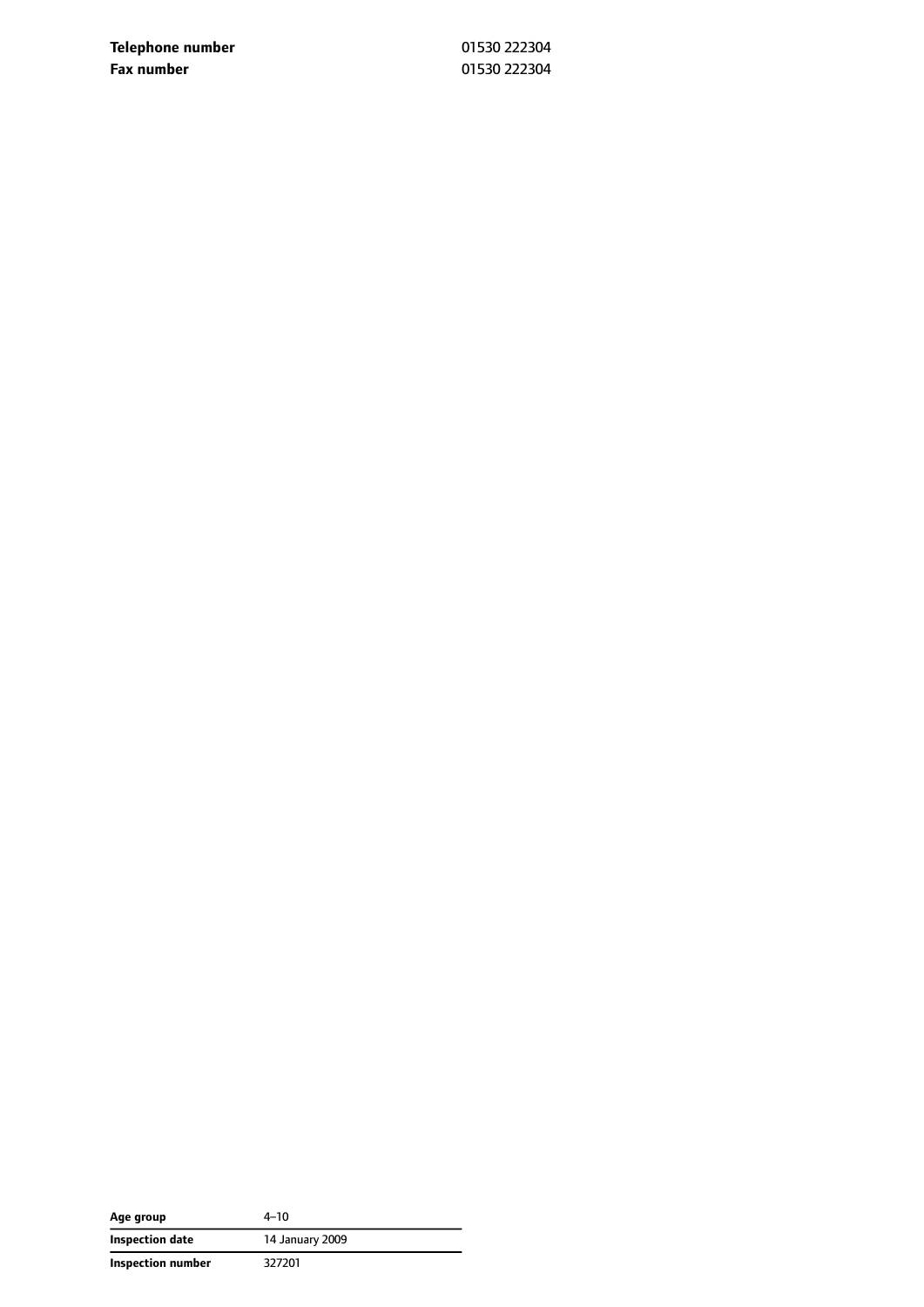.

<sup>©</sup> Crown copyright 2009

Website: www.ofsted.gov.uk

This document may be reproduced in whole or in part for non-commercial educational purposes, provided that the information quoted is reproduced without adaptation and the source and date of publication are stated.

Further copies of this report are obtainable from the school. Under the Education Act 2005, the school must provide a copy of this report free of charge to certain categories of people. A charge not exceeding the full cost of reproduction may be made for any other copies supplied.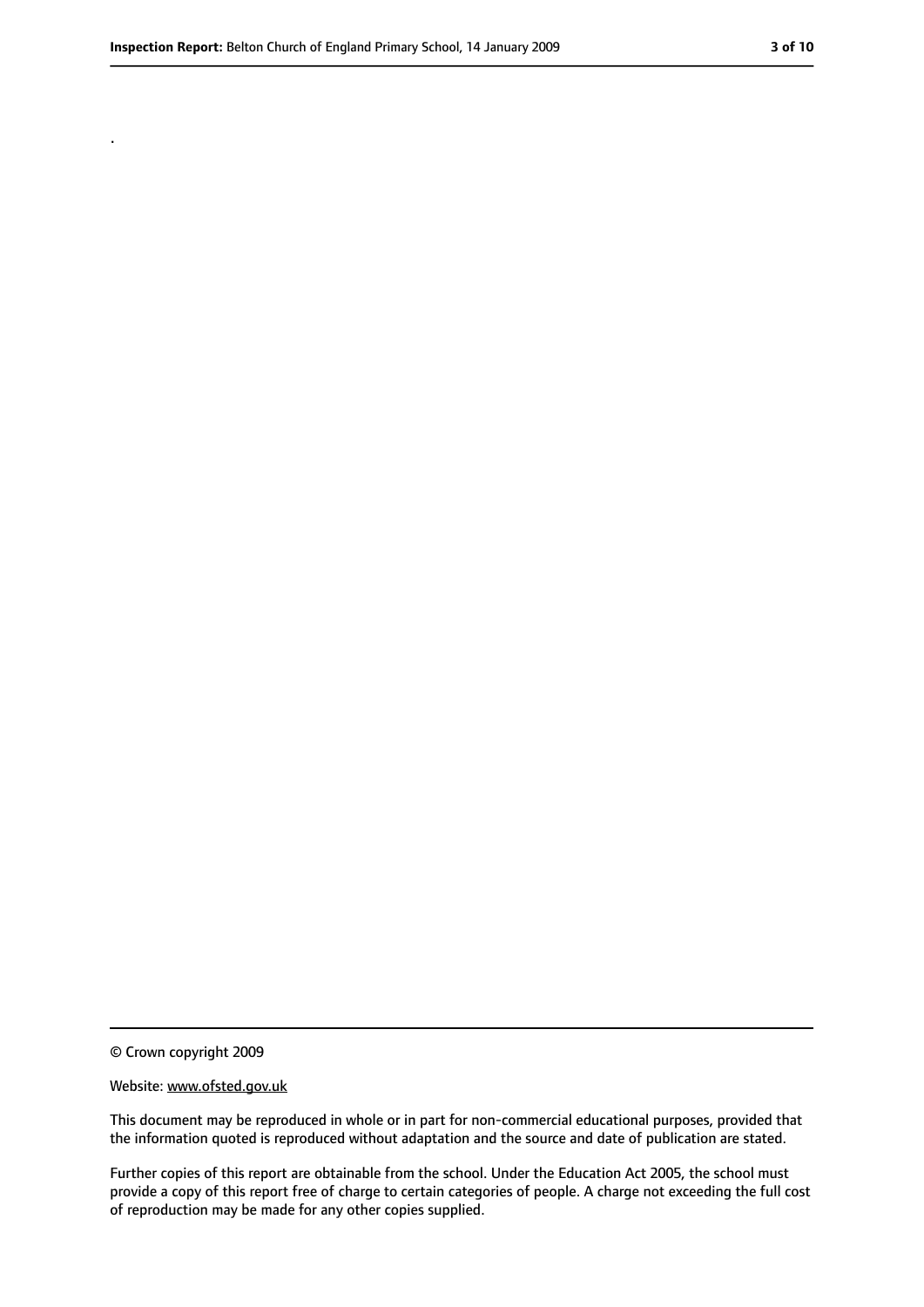## **Introduction**

The inspection was carried out by two Additional Inspectors who evaluated the overall effectiveness of the school and investigated the following issues:

- the effectiveness of strategies to promote pupils' writing skills across the curriculum and the impact of the action to improve learning, especially for the more able
- the influence of leadership and management in driving improvements, particularly in reading and writing
- the effectiveness of the school's identification of and response to variations in the performance of different groups, with a particular focus on boys in Years 1 to 3.

Evidence was gathered from:

- discussions with the headteacher, governors, pupils and staff
- visits to classrooms and observations of teaching
- scrutiny of pupils' work
- observation of other aspects of the school day such as break and lunchtimes
- analysis of parents' questionnaires and school documentation, in particular data on pupils' progress and school development planning.

Other aspects of the school's work were not investigated in detail, but the inspectors found no evidence to suggest that the school's own assessments, as given in its self-evaluation, were not justified, and these have been included where appropriate in this report.

### **Description of the school**

Almost all pupils who attend this small school are from a White British background. The proportion of pupils eligible for free school meals is below the national average. Children in the Early Years Foundation Stage (EYFS) are taught in a class with pupils in Year 1. The percentage of pupils who need extra help with their learning is broadly average.

### **Key for inspection grades**

| Grade 1 | Outstanding  |  |
|---------|--------------|--|
| Grade 2 | Good         |  |
| Grade 3 | Satisfactory |  |

Grade 4 Inadequate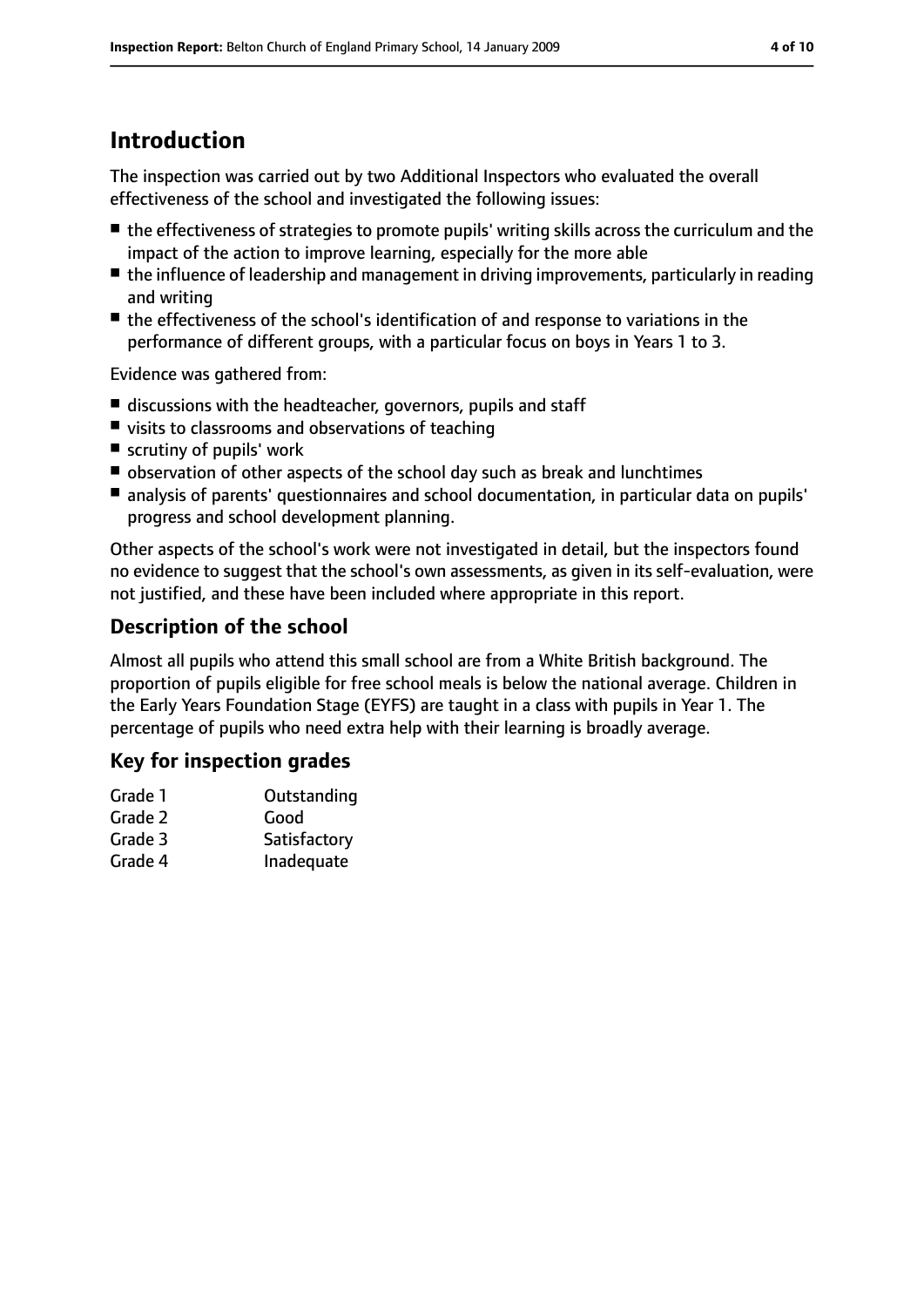### **Overall effectiveness of the school**

#### **Grade: 2**

Belton Primary is a good school. Pupils flourish and achieve well in its warm and welcoming environment. Pupils soon grow in confidence and make outstanding progress in their personal development and well-being. One parent's commentsummed up the views of many: 'The school has created a positive, friendly and professional approach to learning, which has enabled our child to fly with their education.' Parents are right to have confidence that the school will care very well for their children. Safeguarding procedures are robust and staff ensure that pupils know how to keep safe and stay healthy. Pupils act very sensibly in and around the school and with due attention to the welfare of others. These are key reasons why pupils declare they feel safe and free from harm. In addition, pupils are confident that there is always someone on the staff that they can go to with any worries or concerns. Pupils appreciate the help and advice staff give them. They feel their efforts are valued and this helps to establish strong and positive relationships. The pupils' excellent behaviour and the school's strong Christian values underpin the calm and well-ordered atmosphere in classes. Pupils feel that staff deal with any problems promptly and fairly. This outstanding level of care, guidance and support is a key reason why the pupils' attendance is good, why they achieve well and why they enjoy coming to school.

Outstanding teaching in the EYFS, and good teaching in the rest of the school, enable pupils to make good progress in their work and to reach well above average standards by the end of Year 5. Teachers pay careful attention to planning activities that are well matched to most pupils' individual needs. Their strong promotion of a love for reading and the excellent support of parents in helping their children to read at home are essential components of the pupils' outstanding achievements in this area. Senior leaders acknowledge there is scope to increase parental involvement in developing further pupils' writing skills. Standards in writing are not as high as in reading. The school has been working hard to improve writing standards to the same high level as those in reading, especially for the more able, but with mixed success. This is because teachers miss some good opportunities, not only for the more able but also for other pupils to use and develop their writing skills in different subjects. In addition, sometimes pupils do not have enough time to discuss and share their ideas to help them formulate what they want to write. Learning support assistants play an important role in supporting the small number of pupils who need extra help with their learning. Their well-timed interventions and sensitive support enable these pupils to play a full part in lessons and to make good progress in their learning. Many pupils comment positively on their involvement in recycling schemes and the opportunities they have to run stalls at the school fairs. These activities give pupils a good understanding of the world of work. Together with the pupils' strong personal attributes and confidence in literacy and numeracy, they prepare them well for the future.

Good self-evaluation processes provide governors and staff with a clear idea of the school's effectiveness. This enables senior leaders to identify accurately the correct priorities to drive improvements and set challenging targets. The action the school takes is usually successful. Standards remain high and pupils continue to do very well in reading. Pupils' understanding of cultures and faiths different from their own has improved. The link they have with a school in Kenya is widening their horizons and giving them a good sense of their place in the global community. These features show that leadership and management are good and that the school has a good capacity to improve further. However, senior leaders recognise that the systems for tracking pupils' progress do not always identify differences in the progress of boys and girls well enough. This means that pupils do not always get the support that would help them to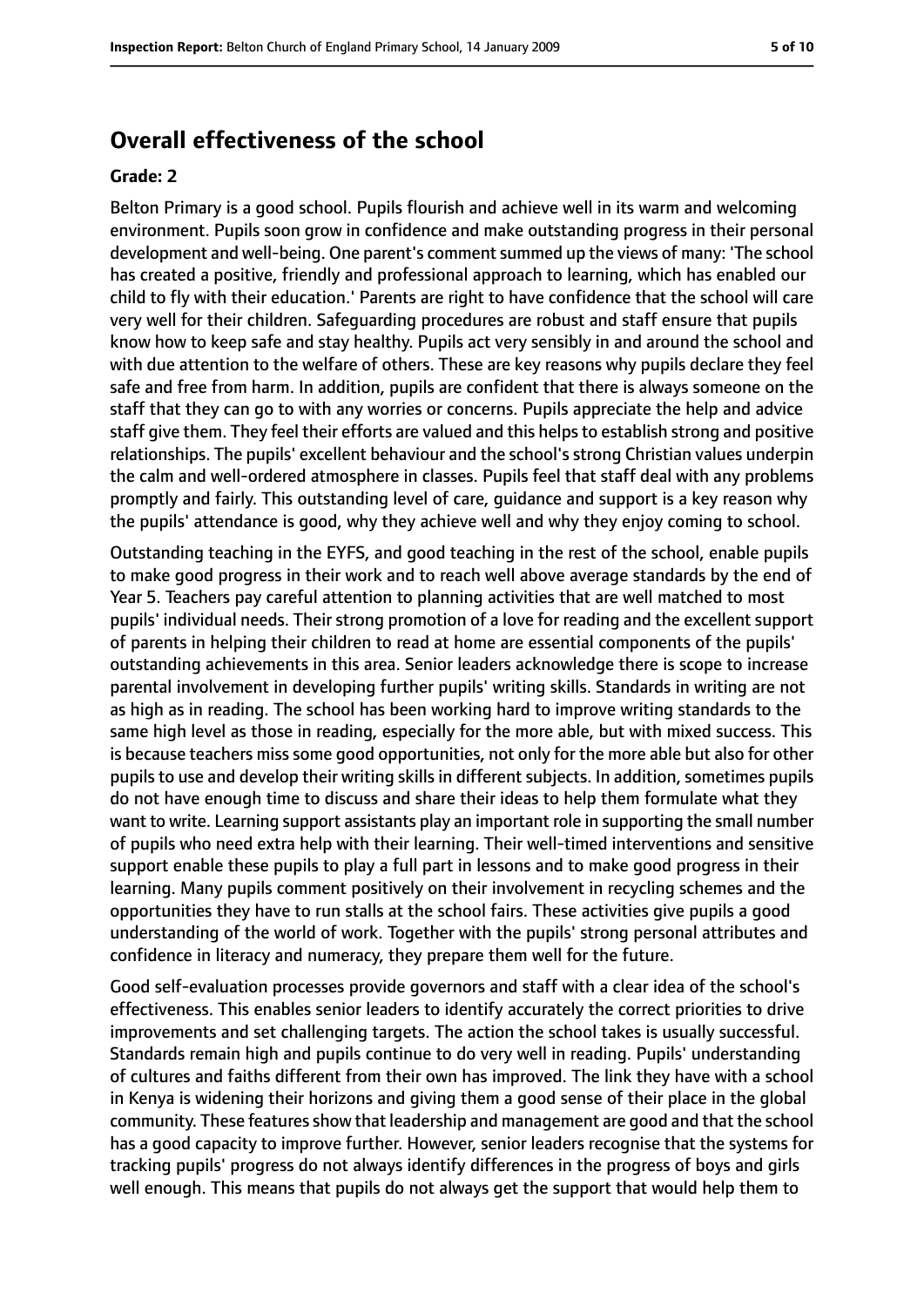make best progress. This is particularly the case for the boys in writing and for the girls in mathematics.

The good curriculum is enhanced by a broad range of activities outside lessons, including residential visits, clubs and visitors into school. These features help to promote aspects of pupils' personal development very well and support their learning in a number of subjects. Pupils clearly understand what constitutes a healthy lifestyle. They use this understanding very well to make sensible choices about what they eat and the way they live their lives. Participation rates in sporting events are high because pupils thoroughly enjoy physical activity and recognise the importance of exercise in keeping fit.

Pupils have a keen sense of the difference between right and wrong and show this in the way they treat each other and in the high levels of care, kindness and compassion that they have for others. Pupils make a good contribution to the community. They take part in church and local community events such as the Harvest Festival and May Day celebrations. These activities build strong links with the church and people living locally. Organising charitable events such as a coffee morning for the Macmillan Cancer Trust gives pupils a strong understanding of how they can help others less fortunate than they are.

### **Effectiveness of the Early Years Foundation Stage**

#### **Grade: 1**

Children's attainment on entry to the Reception Year is broadly as expected for four-year-olds. From this starting point, children do very well and reach above average standards by the time they move into Year 1. Adults support the children's welfare and learning very well; they are sensitive to the children's needs but at the same time set out clearly their high expectations for good behaviour and hard work. As a result, children behave extremely well. They are settled and happy and build warm and purposeful relationships with each other and their teachers. The classroom, in and out of doors, is bright and attractive and activities are lively and stimulating. These features encourage the children to probe and investigate and to raise questions about what they are learning. Adults provide very good models for the children to copy and this goes a long way towards preparing children for the next stage in their education. For example, in one lesson children listened carefully to the way their teacher asked questions and then had a go themselves. The teacher's careful and well-focused feedback enabled the children to improve their questioning skills. This raised the children's sense of achievement and increased their confidence. Well-directed leadership and excellent coordination of the EYFS provision provide staff with clear guidance on how to get the best from children. Staff understand fully and make very good use of policies, assessment procedures and record keeping to provide high quality provision for the children in their care.

### **What the school should do to improve further**

- Ensure that pupils are given better opportunities to develop their writing skills across the curriculum and to share their ideas and talk about what they are going to write.
- Check more carefully how well different groups of pupils are doing so that any in danger of falling behind are identified quickly and swift action is taken.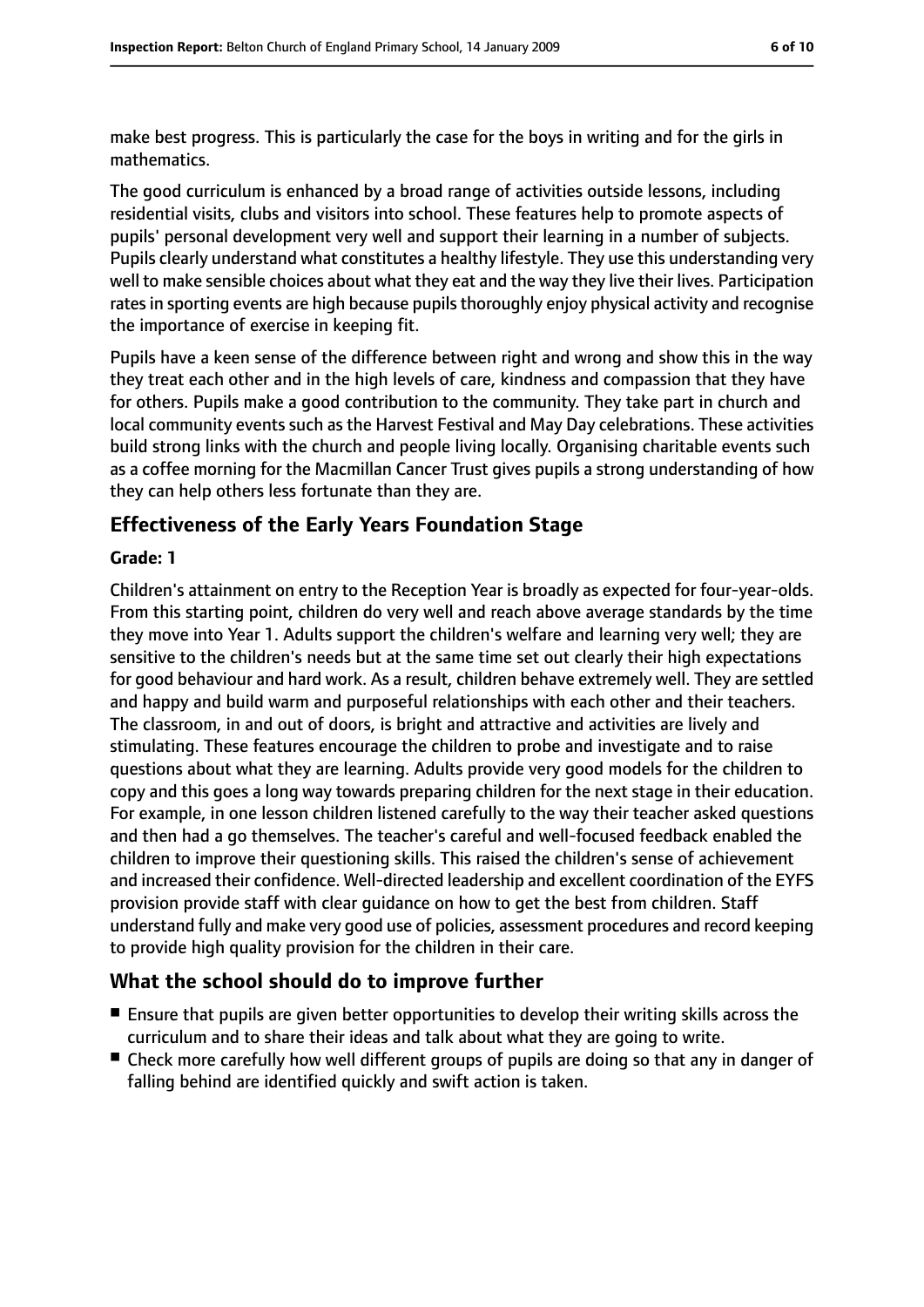**Any complaints about the inspection or the report should be made following the procedures set out in the guidance 'Complaints about school inspection', which is available from Ofsted's website: www.ofsted.gov.uk.**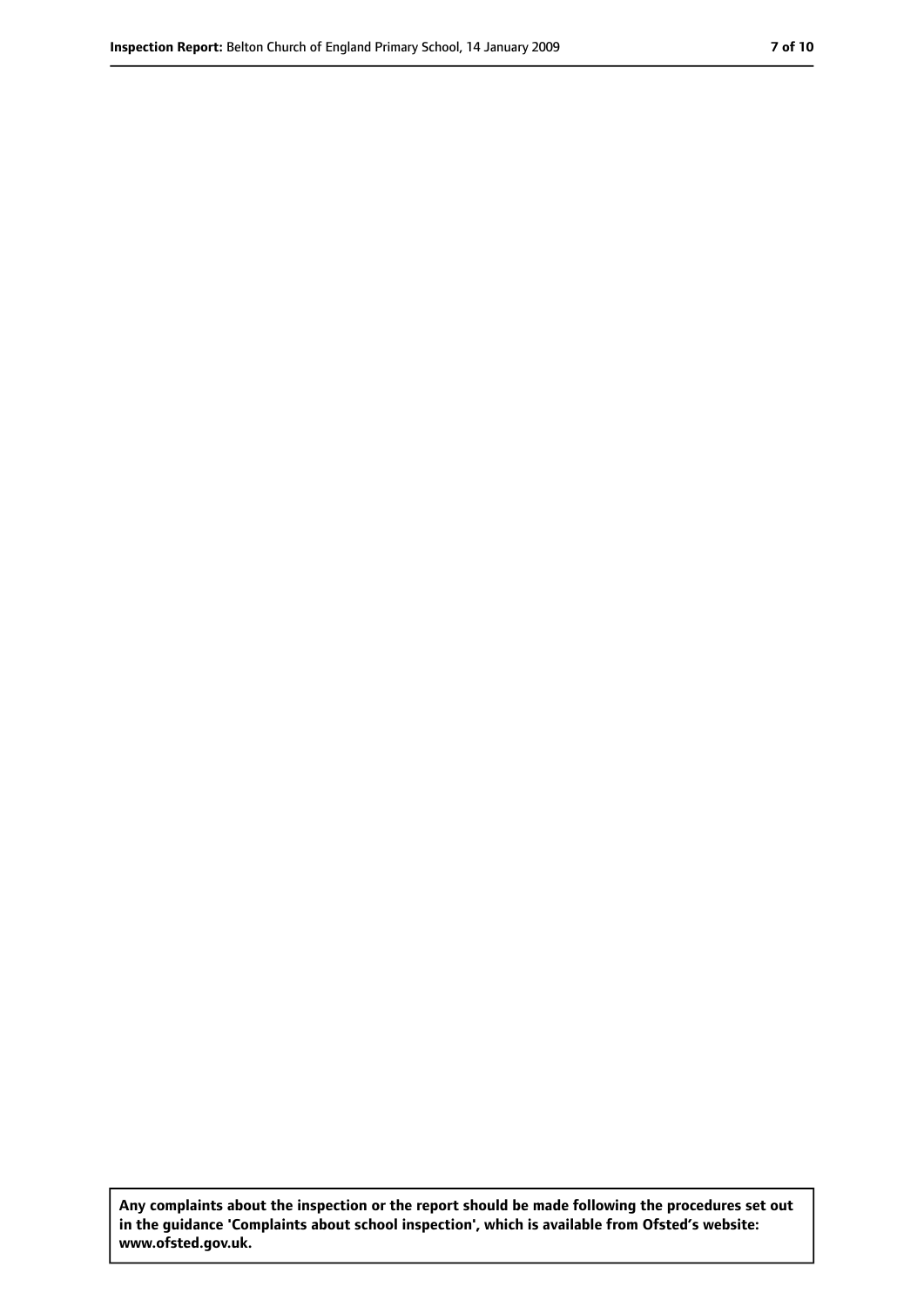# **Inspection judgements**

| Key to judgements: grade 1 is outstanding, grade 2 good, grade 3 satisfactory, and | <b>School</b>  |
|------------------------------------------------------------------------------------|----------------|
| arade 4 inadequate                                                                 | <b>Overall</b> |

### **Overall effectiveness**

| How effective, efficient and inclusive is the provision of<br>education, integrated care and any extended services in meeting the<br>needs of learners? |     |
|---------------------------------------------------------------------------------------------------------------------------------------------------------|-----|
| Effective steps have been taken to promote improvement since the last<br>inspection                                                                     | Yes |
| How well does the school work in partnership with others to promote learners'<br>well being?                                                            |     |
| The capacity to make any necessary improvements                                                                                                         |     |

### **Effectiveness of the Early Years Foundation Stage**

| How effective is the provision in meeting the needs of children in the<br>l EYFS?            |  |
|----------------------------------------------------------------------------------------------|--|
| How well do children in the EYFS achieve?                                                    |  |
| How good are the overall personal development and well-being of the children<br>in the EYFS? |  |
| How effectively are children in the EYFS helped to learn and develop?                        |  |
| How effectively is the welfare of children in the EYFS promoted?                             |  |
| How effectively is provision in the EYFS led and managed?                                    |  |

### **Achievement and standards**

| How well do learners achieve?                                                                                 |  |
|---------------------------------------------------------------------------------------------------------------|--|
| The standards <sup>1</sup> reached by learners                                                                |  |
| How well learners make progress, taking account of any significant variations  <br>between groups of learners |  |
| How well learners with learning difficulties and/or disabilities make progress                                |  |

<sup>&</sup>lt;sup>1</sup>Grade 1 - Exceptionally and consistently high; Grade 2 - Generally above average with none significantly below average; Grade 3 - Broadly average to below average; Grade 4 - Exceptionally low.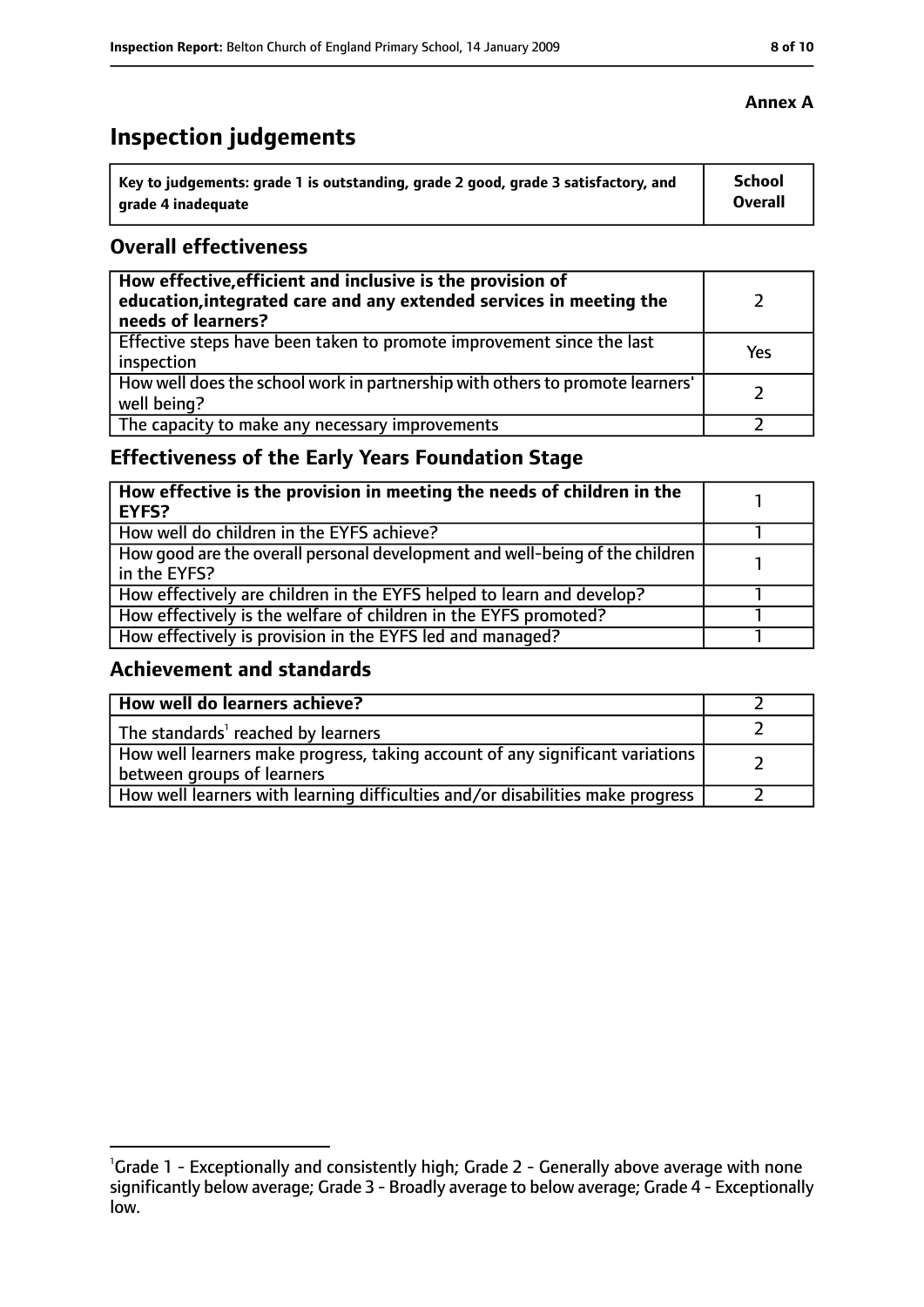### **Personal development and well-being**

| How good are the overall personal development and well-being of the<br>learners?                                 |  |
|------------------------------------------------------------------------------------------------------------------|--|
| The extent of learners' spiritual, moral, social and cultural development                                        |  |
| The extent to which learners adopt healthy lifestyles                                                            |  |
| The extent to which learners adopt safe practices                                                                |  |
| The extent to which learners enjoy their education                                                               |  |
| The attendance of learners                                                                                       |  |
| The behaviour of learners                                                                                        |  |
| The extent to which learners make a positive contribution to the community                                       |  |
| How well learners develop workplace and other skills that will contribute to<br>their future economic well-being |  |

### **The quality of provision**

| How effective are teaching and learning in meeting the full range of<br>learners' needs?              |  |
|-------------------------------------------------------------------------------------------------------|--|
| How well do the curriculum and other activities meet the range of needs and<br>interests of learners? |  |
| How well are learners cared for, quided and supported?                                                |  |

### **Leadership and management**

| How effective are leadership and management in raising achievement<br>and supporting all learners?                                              |           |
|-------------------------------------------------------------------------------------------------------------------------------------------------|-----------|
| How effectively leaders and managers at all levels set clear direction leading<br>to improvement and promote high quality of care and education |           |
| How effectively leaders and managers use challenging targets to raise standards                                                                 | フ         |
| The effectiveness of the school's self-evaluation                                                                                               |           |
| How well equality of opportunity is promoted and discrimination eliminated                                                                      |           |
| How well does the school contribute to community cohesion?                                                                                      |           |
| How effectively and efficiently resources, including staff, are deployed to<br>achieve value for money                                          |           |
| The extent to which governors and other supervisory boards discharge their<br>responsibilities                                                  |           |
| Do procedures for safequarding learners meet current government<br>requirements?                                                                | Yes       |
| Does this school require special measures?                                                                                                      | <b>No</b> |
| Does this school require a notice to improve?                                                                                                   | No        |